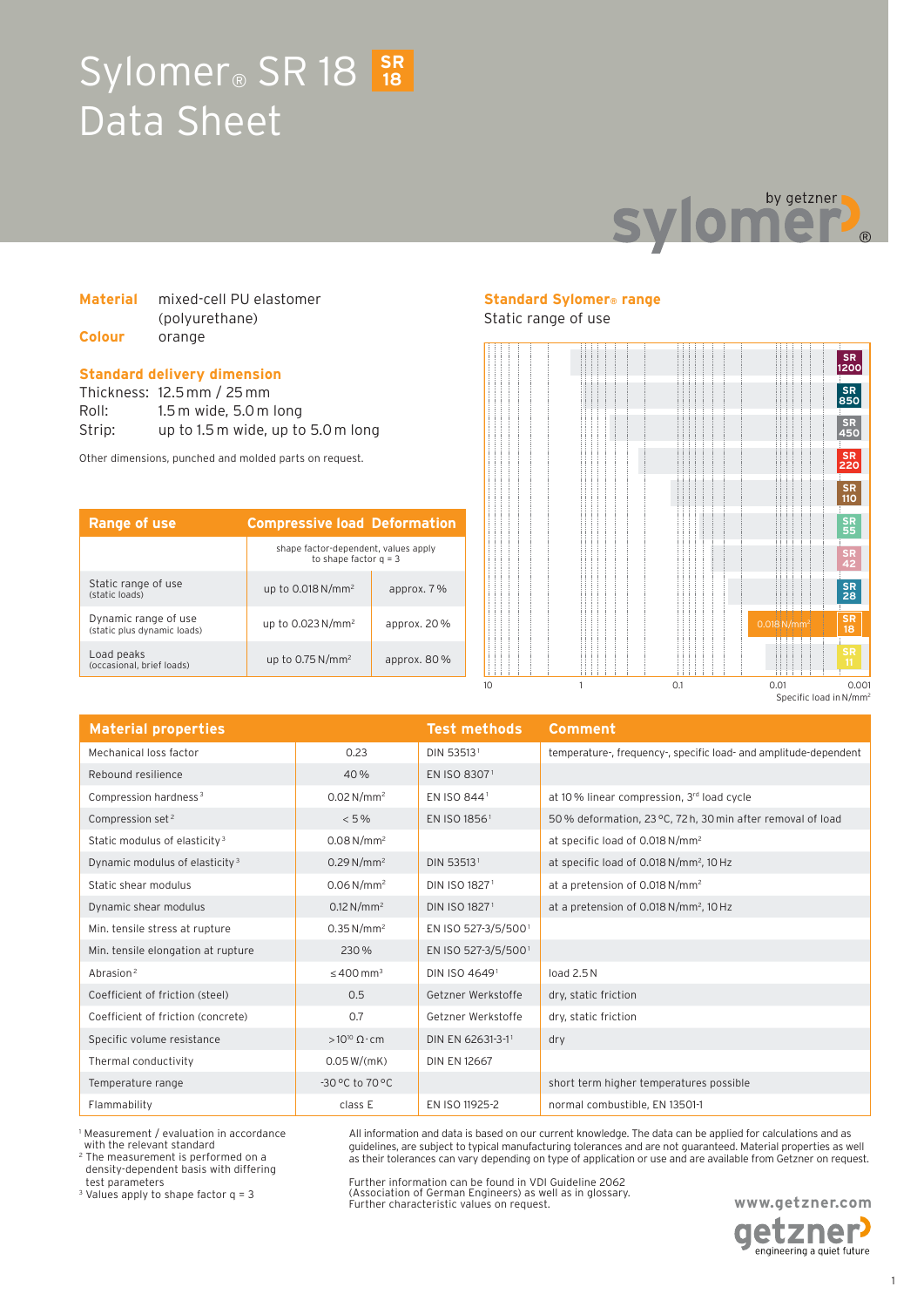# $Sylomer_{\circledcirc}$  SR 18  $_{18}^{SR}$

### **Load deflection curve**

**Modulus of elasticity**



Fig. 1: Quasi-static load deflection curve for different bearing thicknesses

Quasi-static load deflection curve measured with a loading rate of 0.0018 N/mm<sup>2</sup>/s.

Testing between flat and plane-parallel steel plates, recording of 3rd load, with filtered starting range in accordance with ISO 844, testing at room temperature.

Shape factor  $q = 3$ 



Fig. 2: Load dependency of the static and dynamic modulus of elasticity

0 0.005 0.010 0.015 0.020 0.025 0.030 0.035

Quasi-static modulus of elasticity as tangential modulus from the load deflection curve. Dynamic modulus of elasticity from sinusoidal excitation with a velocity level of 100 dBv re. 5 · 10-8 m/s corresponding to a vibration amplitude of 0.22 mm at 10 Hz and 0.08 mm at 30 Hz.

Measurement in accordance with DIN 53513

Shape factor  $q = 3$ 

Specific load in N/mm2

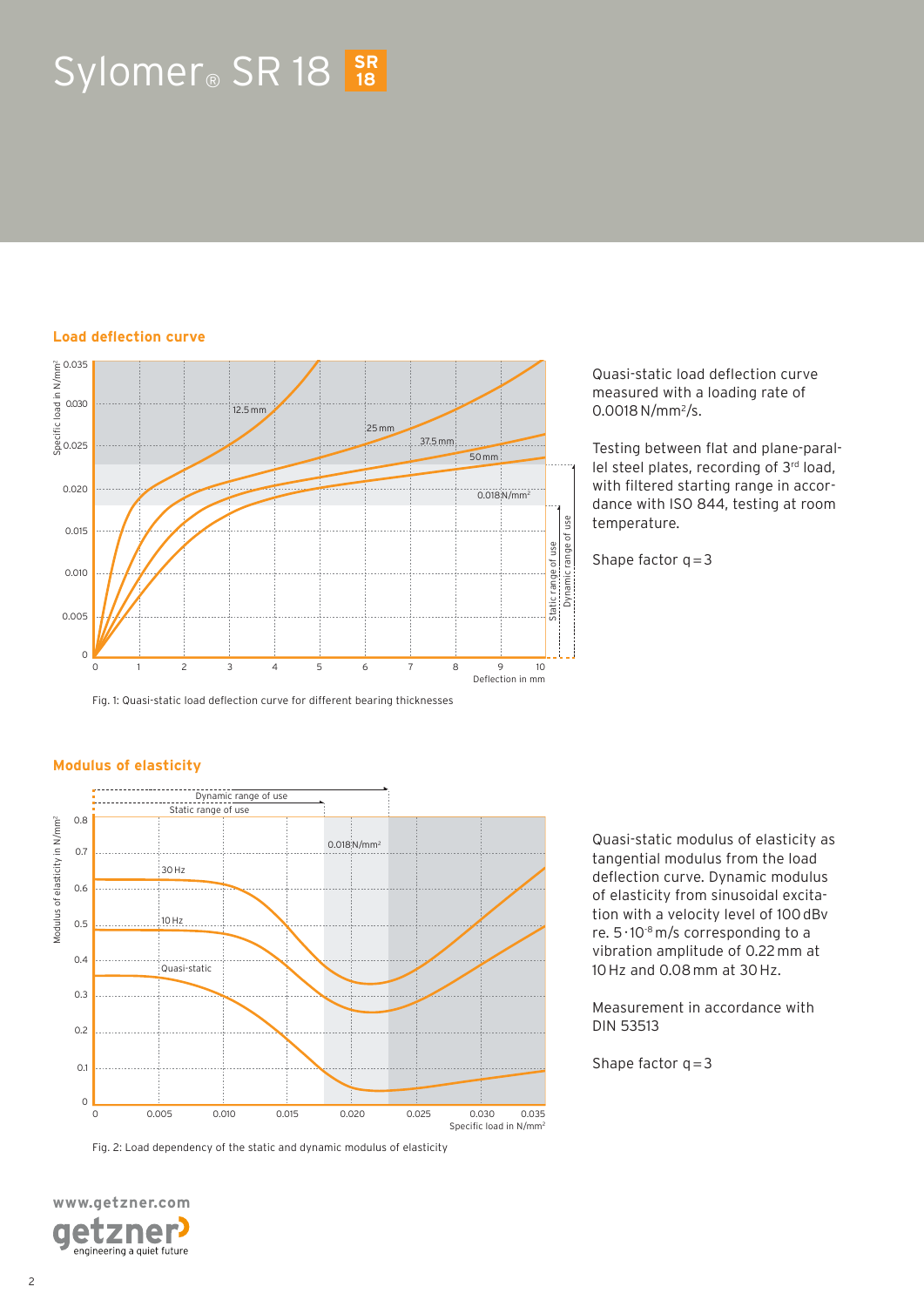### **Natural frequencies**



Fig. 3: Natural frequencies for different bearing thicknesses



### **Vibration isolation efficiency**

Fig. 4: Factor of transmission and isolation rate

Natural frequencies of a vibratory system with a single degree of freedome, consisting of a mass and an elastic bearing made of Sylomer® SR 18 on a rigid surface.

Parameter: thickness of the Sylomer® bearing

Shape factor  $q = 3$ 

Reduction of the transmitted mechanical vibrations by implementation of an elastic bearing consisting of Sylomer® SR 18 based on a stiff subgrade.

Parameter: factor of transmission in dB, isolation rate in %